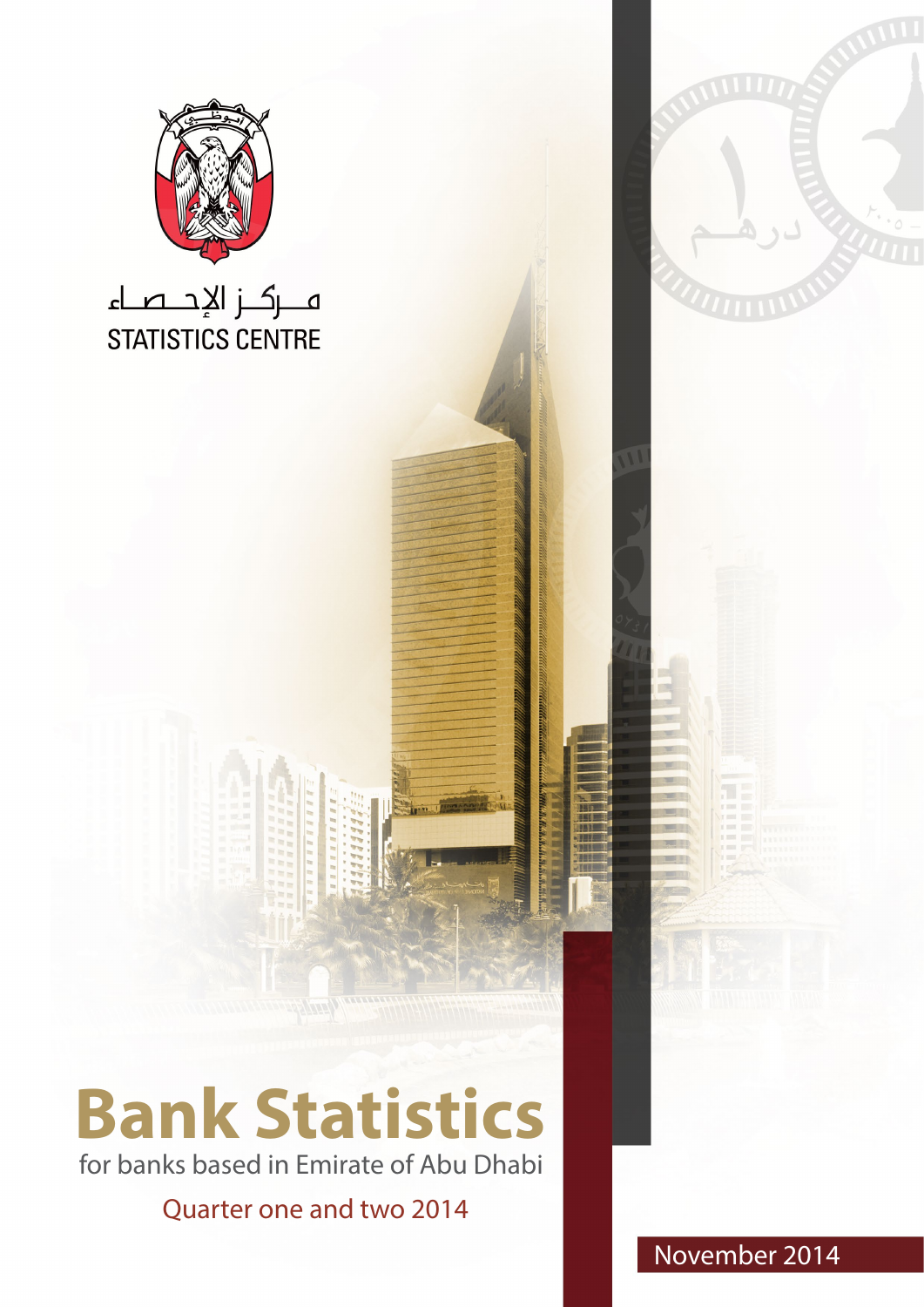# **Contents**

| Introduction                                  | 4              |
|-----------------------------------------------|----------------|
| <b>Key Points</b>                             | 5              |
| <b>Results Analysis</b>                       | 6              |
| Statement of earnings                         | 6              |
| Total production                              | $\overline{7}$ |
| Number of employees                           | 9              |
| Compensation of employees                     | 10             |
| Interest rates on deposits loans and advances | 11             |
| <b>Explanatory Notes</b>                      | 13             |
| <b>References</b>                             | 14             |
| <b>Disclaimer</b>                             | 15             |
| Acknowledgements                              | 16             |



LA COMPANY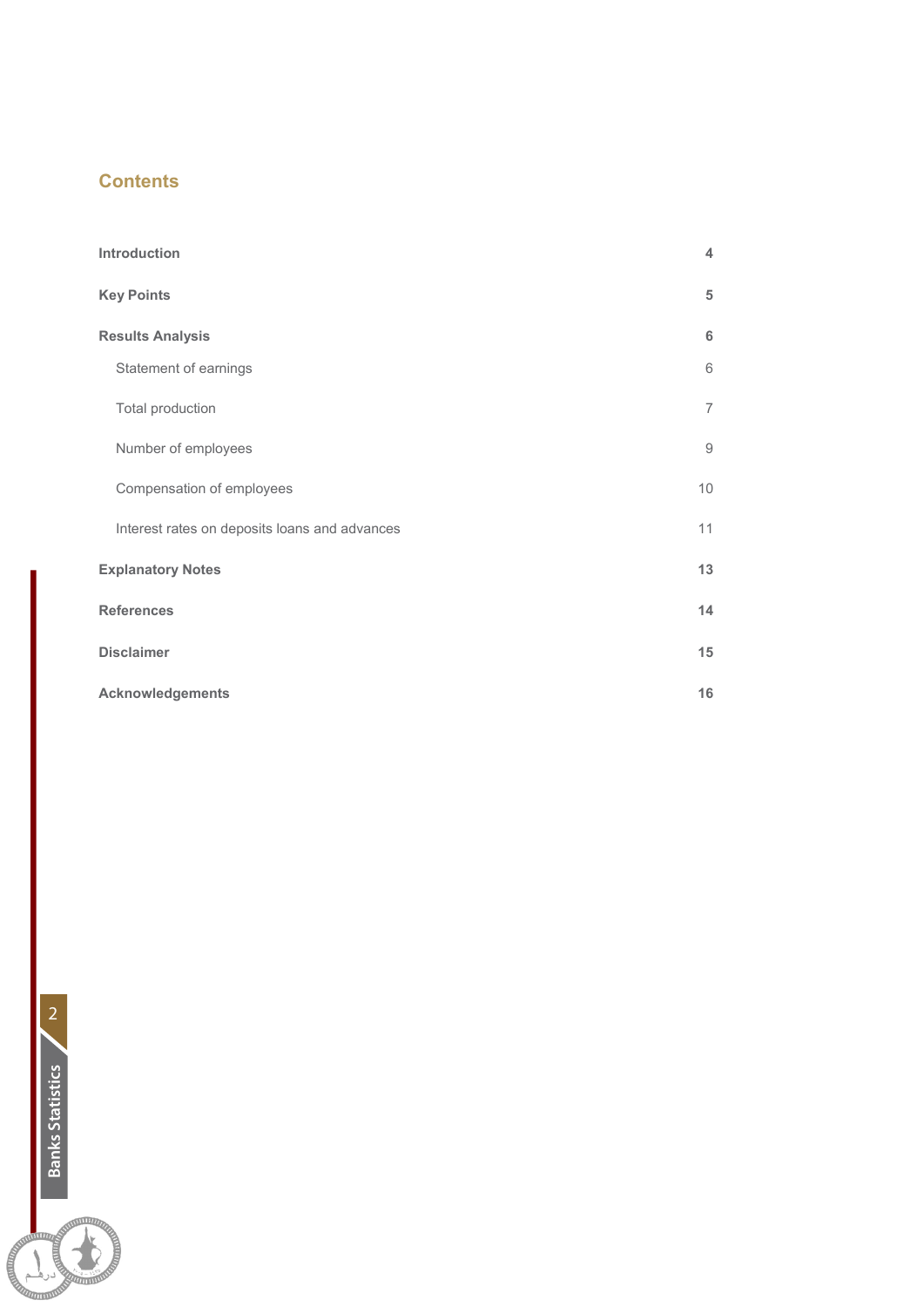# **Index of Figures**

| Figure (1) Net Income                                                                    | 6              |
|------------------------------------------------------------------------------------------|----------------|
| Figure (2) Net Income for commercial and Islamic Banks, second quarter 2014              | $\overline{7}$ |
| Figure (3) Total revenue for commercial banks with headquarters in the Emirate of Abu    |                |
| Dhabi, first quarter 2013 to second quarter 2014                                         | 8              |
| Figure (4) Net income of commercial banks with headquarters in the Emirate of Abu Dhabi, |                |
| first quarter 2014                                                                       | 9              |
| Figure (5) Number of employees at banks with headquarters in the Emirate of Abu Dhabi 10 |                |
| Figure (6) Average compensation of employees per worker, first quarter of 2013 to the    |                |
| second quarter of 2014                                                                   | 11             |
| Figure (7) Interest rate on loans, first quarter of 2013 and 2014                        | 12             |

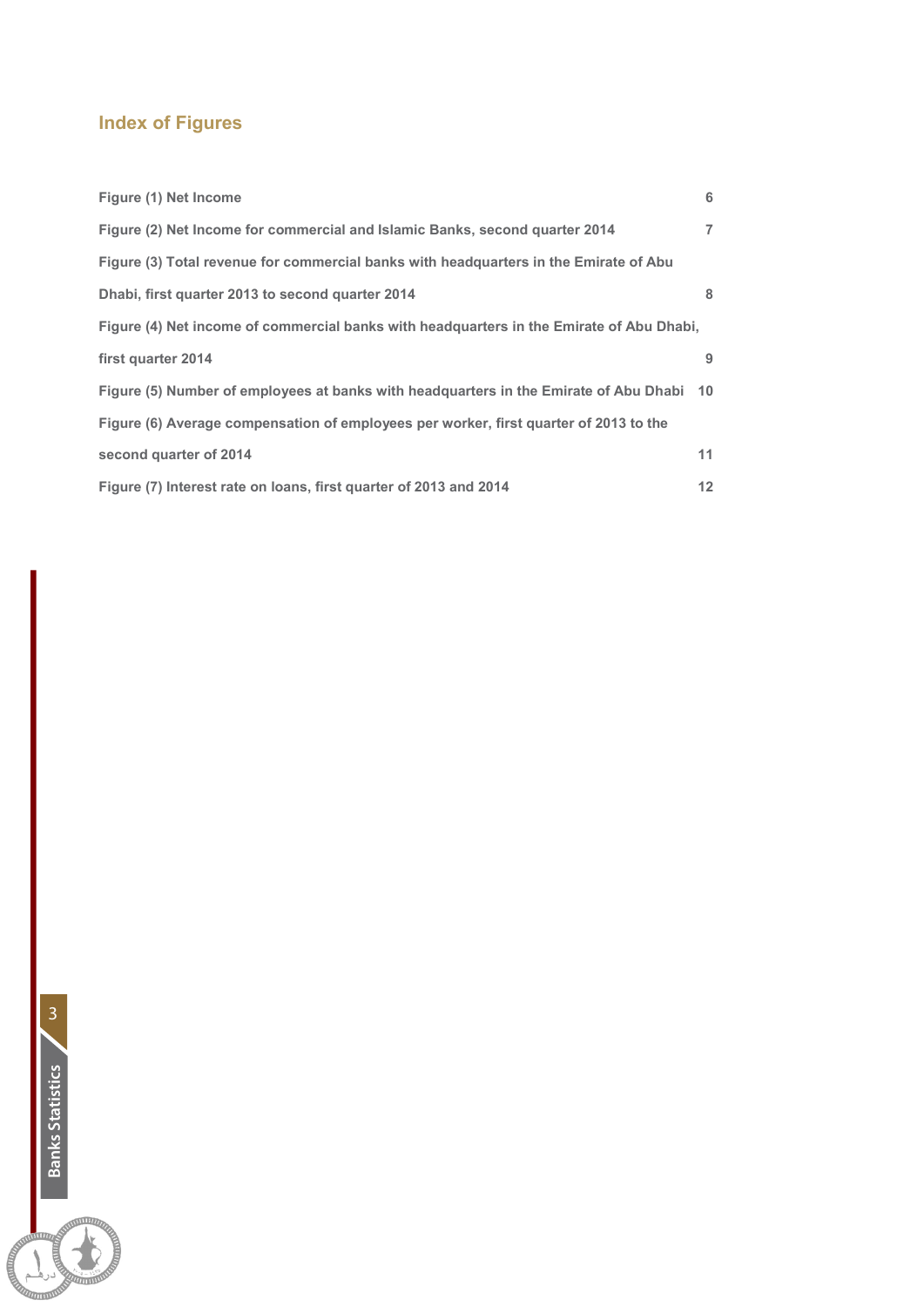### **Introduction**

The Statistics Center – Abu Dhabi is pleased to present the Banks Statistics publication for quarter one and two of 2014. The publication is based on data from the Central Bank of UAE for Abu Dhabi Emirate (Abu Dhabi, Al Ain and Western regions) and include data of Abu Dhabi national based banks such as; the total production, number of employees and their compensation. Additional information such as the statement of earnings and interest rates on deposits, loans, and advances and gross interest paid and received from commercial and Islamic banks are provided.

The purpose of the publication is to identify the characteristics of bank activities in the Emirate and to present the necessary information in order to support the development of the banking and investment sectors in the Emirate of Abu Dhabi.

The last section of the publication contains technical notes and definitions gathered from the administration data of the Central Bank of the United Arab Emirates.

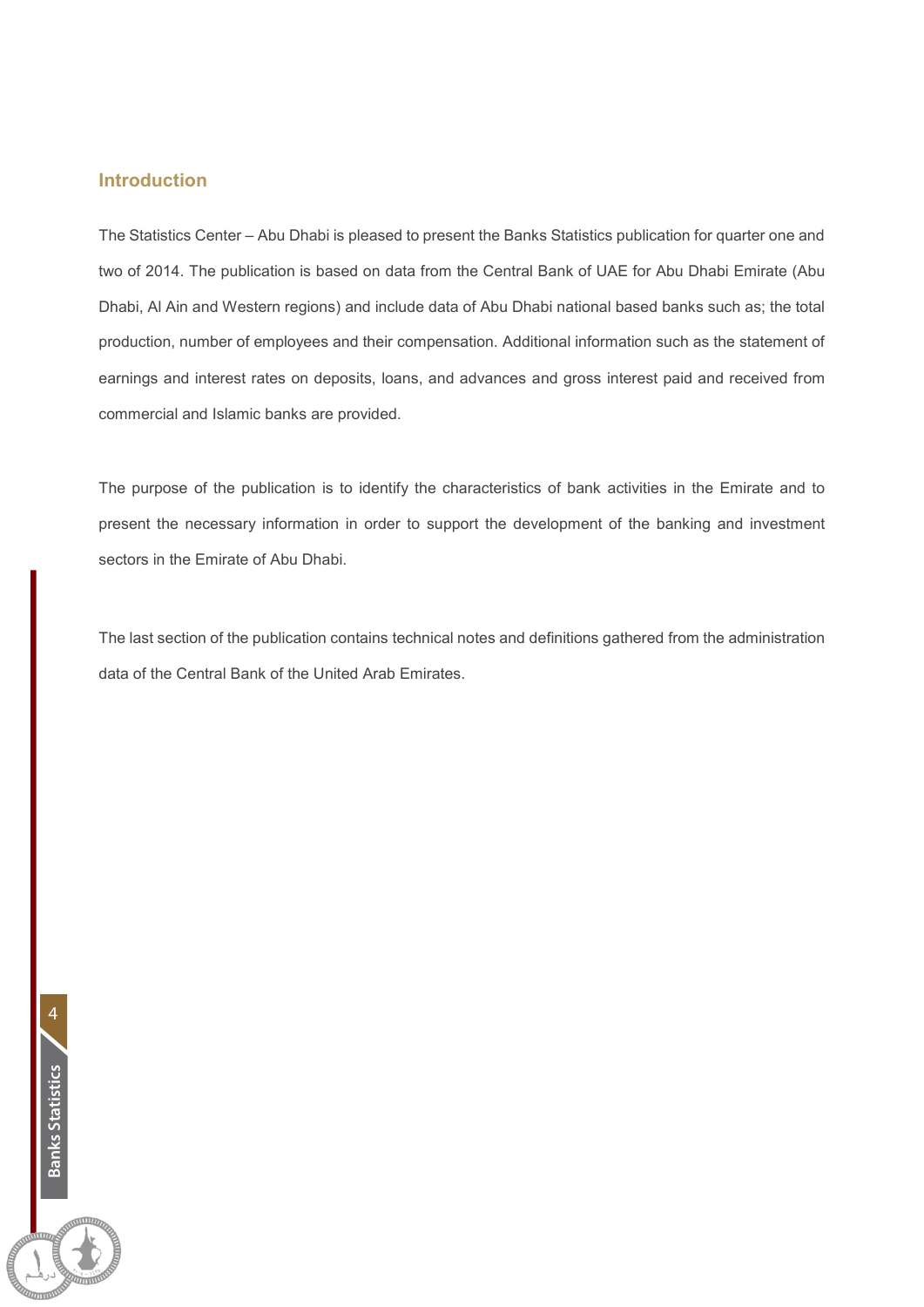### **Key Points**

5

**Banks Statistics**

**Banks Statistics** 

- Total Production for banks operating in the Emirate of Abu Dhabi increased by 2.3% to AED 7.8 billion in the first quarter of 2014 compared with AED 7.6 billion in the same quarter of 2013.
- Total Production for banks operating in the Emirate of Abu Dhabi increased by 2.5% to AED 7.9 billion in the second quarter of 2014 compared with AED 7.7 billion in the same quarter of 2013.
- Total operating expenses for Abu Dhabi Emirates based banks increased to AED 3.5 billion in the first quarter of 2014 compared with AED 3.3 billion in the same quarter of 2013.
- Total operating expenses for Abu Dhabi Emirates based banks decreased to AED 3.6 billion in the second quarter of 2014 compared with AED 4.0 billion in the same quarter of 2013.
- Interest income for banks accounted for the highest percentage of main revenues in the first quarter of 2014, with a share of 66.0%. The share of investment income was 10.0% of main revenues, which was similar to the second quarter of 2014.
- Compensation of employees for Abu Dhabi Emirates based banks per employee reach 34,479 dirham, an increase by 32.1% in the first quarter of 2014 compared with the same quarter of 2013.
- Compensation of employees for Abu Dhabi Emirates based banks per employee reach 42,240 dirham decreased by 3.9% in the second quarter of 2014 compared with the same quarter of 2013.
- The total number of employees for Abu Dhabi Emirates based banks increased by 9.9% to 12.7 thousand employees in the first quarter of 2014 compared with the same period in 2013.
- The interest on deposits in the first quarter of 2014 increased by 17.8% compared with the first quarter of 2013.
- The interest on personal loans decreased by 0.5% in the first quarter of 2014 compared with the first quarter of 2013 and by 0.4% in the second quarter of 2014, compared with the same quarter of 2013.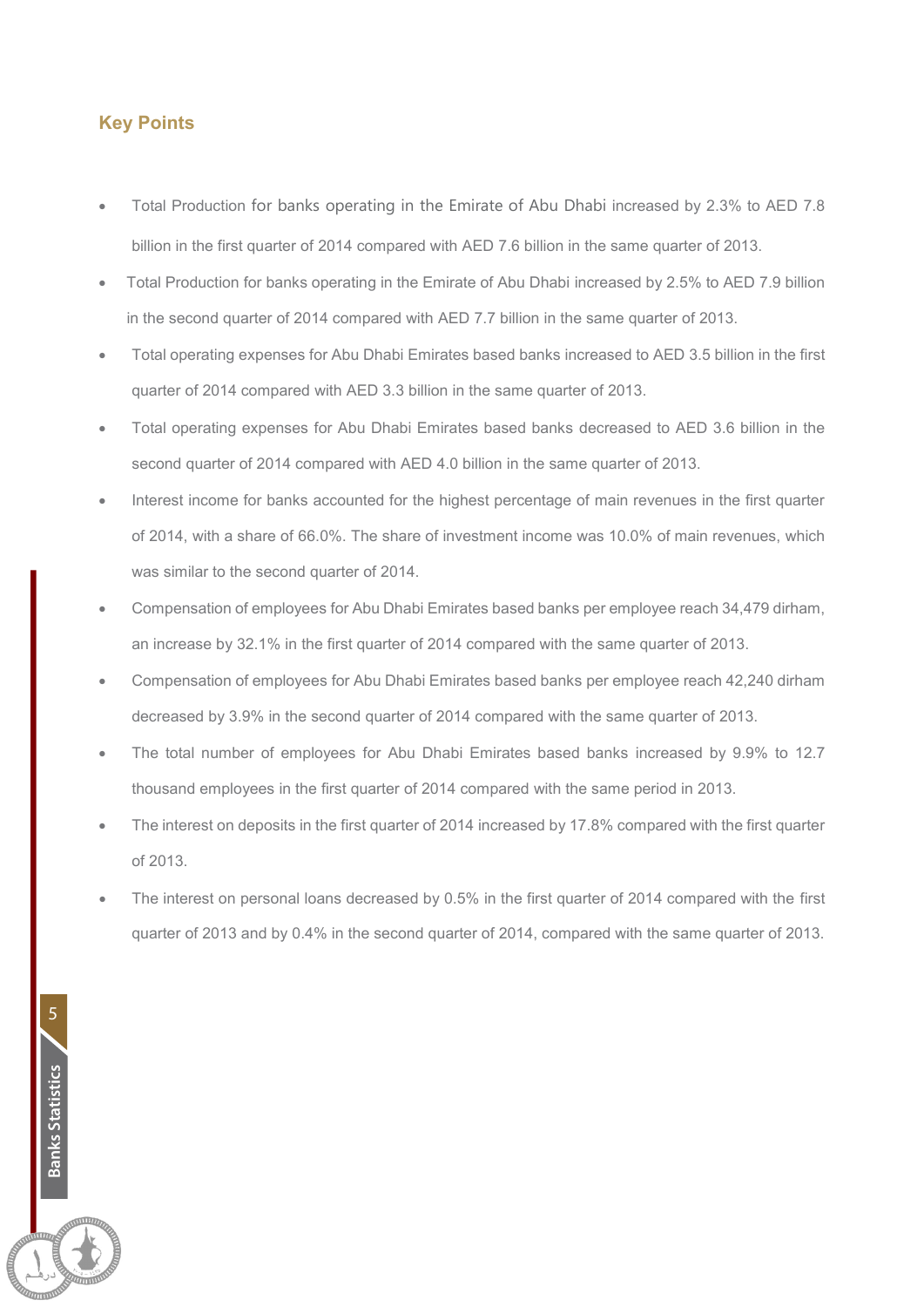### **Results Analysis**

The net income of commercial and Islamic banks increased during the first and second quarters of 2014. The increase was 7.8% in the first quarter of 2014 compared with the first quarter of 2013, and 3.8% in the second quarter of 2014 compared with the second quarter of 2013. The number of employees increased by 9.9% in the first quarter of 2014 compared with the same quarter of 2013, and by 12.0% in the second quarter of 2014 compared with the same quarter of 2013.

#### **Statement of earnings**

Net income in the publication, is the income generated after subtracting the total interest paid from total interest received for commercial banks, in addition to investment income. For Islamic banks, it is the difference between the revenues generated from investment in various forms of assets (e.g. joint venture, murabahah and mudharabah and others) and payments to applicants in the form of dividends on deposits.

Commercial banks' net income increased by 7.8% in the first quarter of 2014 compared with the same quarter of 2013, and 3.8% in the second quarter of 2014 compared with the second quarter of 2013. The graph below shows the trend in income during the quarters of 2013 and the first and second quarters of 2014.



#### **Figure (1): Net Income**

Source: Central Bank- UAE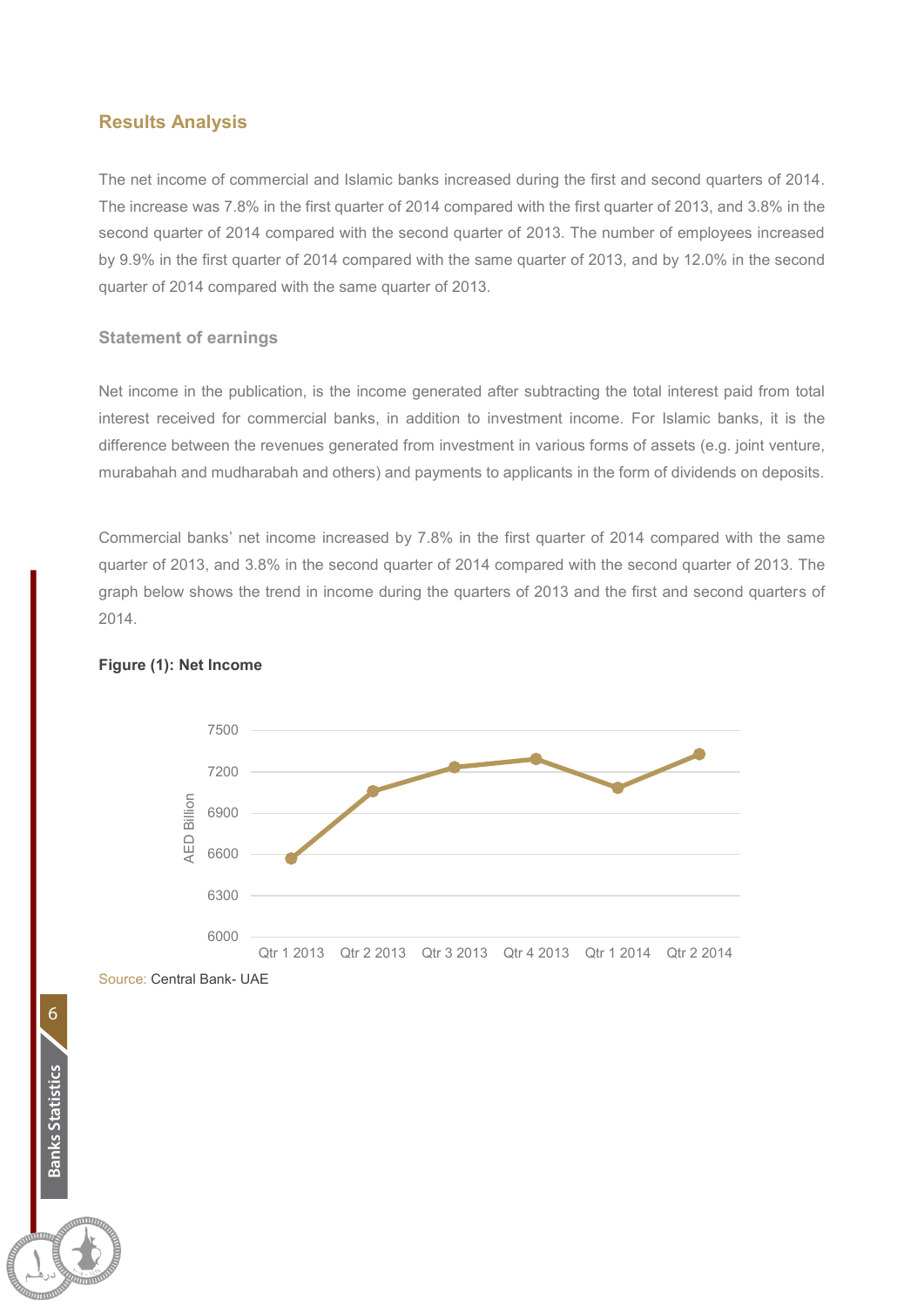The net income of commercial banks represented 83.3% of the total net income of all banks in the first quarter of 2014, while Islamic banks represented 16.7% (Figure 2), whereas these percentages are similar when comparing the second quarter of 2014 with the second quarter of 2013.





Source: Central Bank- UAE

### **Total production**

7

**Banks Statistics**

Banks Statistics

The net income of banks consist mainly of interest received minus interest paid. In addition, to income from investment and other income, Islamic banks earn revenues from various forms of investment (e.g. joint venture, murabahah and mudharabah and others) while they make payments to clients in the form of dividends on deposits.

Total income of commercial banks that are based in Abu Dhabi increased by 2.3%, from AED 7.6 billion in the first quarter of 2013 to AED 7.8 billion in the first quarter of 2014. The following figure shows the development of different types of income for all 2013 quarters and the first and second quarters of 2014.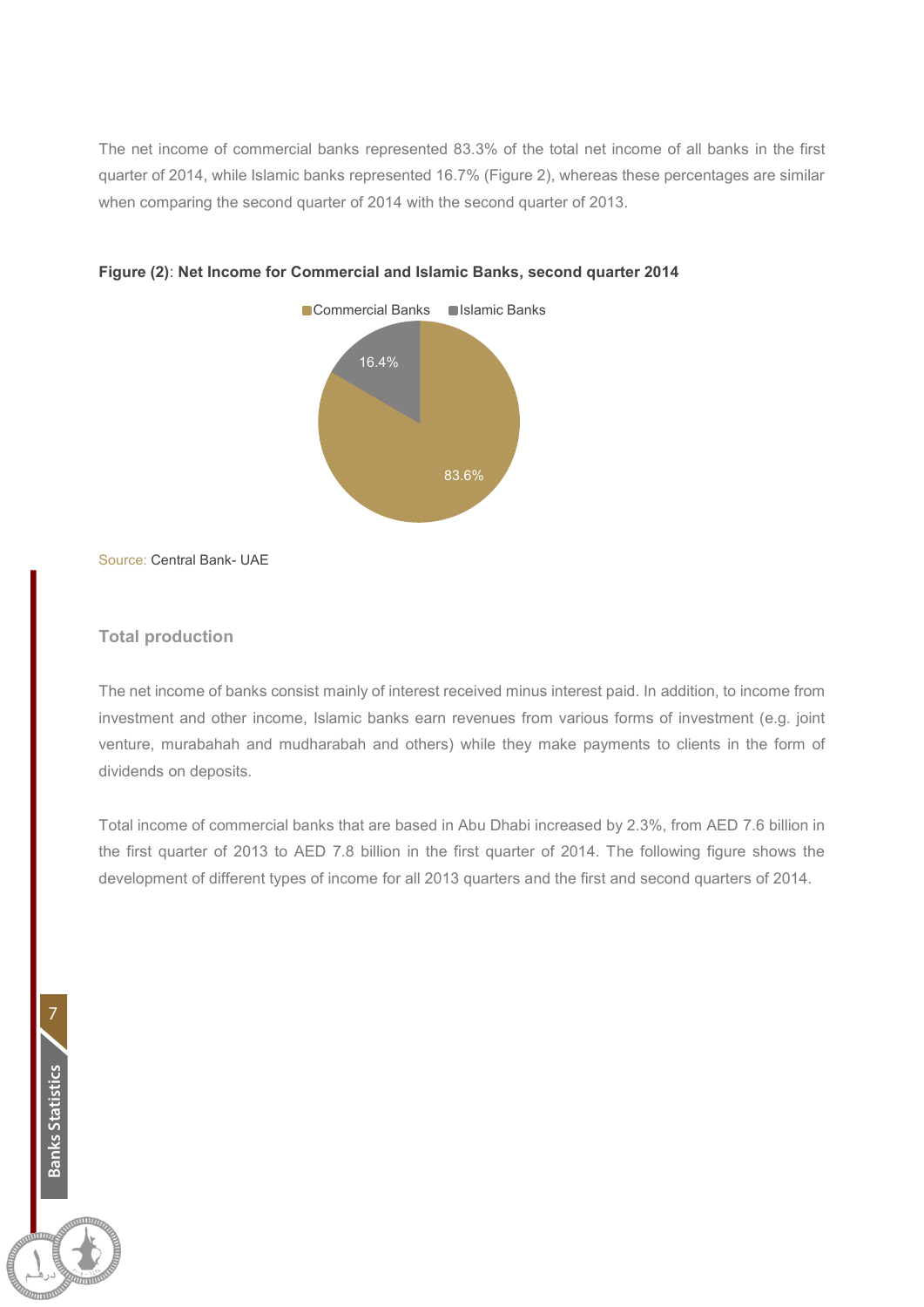



 $\rightarrow$  Interest Income  $\rightarrow$  Investment Income  $\rightarrow$  Other Income

Source: Central Bank- UAE

The net earnings of commercial banks increased by 6.9% from AED 5,520 million in the first quarter of 2013 to AED 5,900 million in the first quarter of 2014.This resulted from a 2.8% increase in interest received and a 5.1% decrease in interest paid. On the other hand, Islamic banks has achieved net income growth of 12.7% in the first quarter of 2014 compared with the first quarter of 2013.

In the second quarter of 2014, interest received by commercial banks increased by 3.3% and interest paid by 5.3%. The net earnings of commercial banks consequently increased by 2.4%. Net earnings of Islamic banks increased by 12.1% over the same period.

About two- thirds of the net income of commercial banks, in the first quarter of 2014, was earned from net interest received, while 24.0% was from other income and 10.0% from investment. Similar ratios of the distribution of net income of commercial banks was recorded in the second quarter of 2014. Whereas these percentages are similar when comparing the second quarter of 2014 with the second quarter of 2013.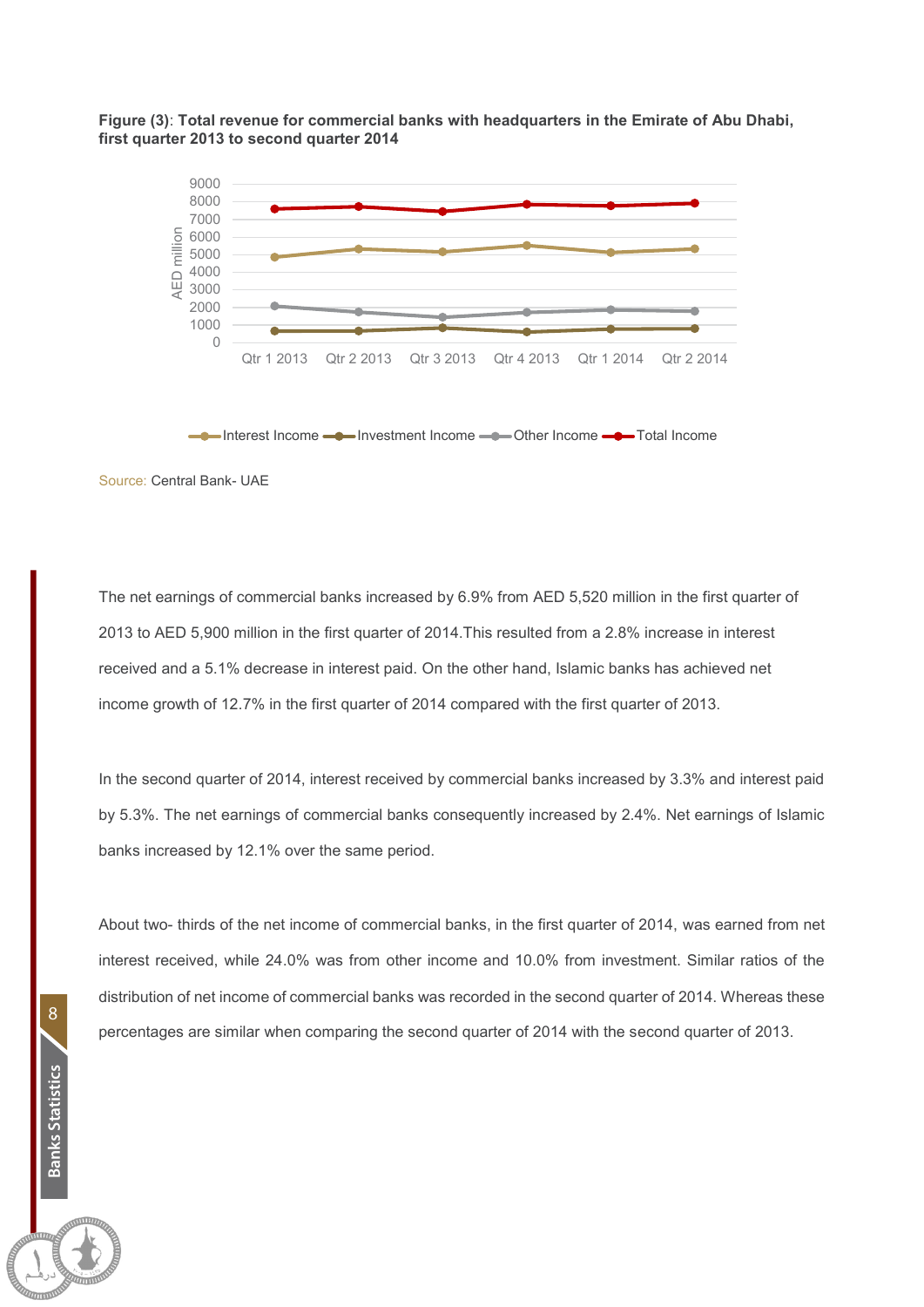**Figure (4): Net income of commercial banks with headquarters in the Emirate of Abu Dhabi, first quarter 2014**



Source: Central Bank- UAE

#### **Number of employees**

The total number of employees in banks under study increased by 9.9% from 11,597 employees in the first quarter of 2013 to 12,742 employees for all banks, whether commercial or Islamic. In the second quarter of 2014, the number of employees increased by 12.0% to about 12,500 employees.

The following figure shows the change in the number of bank employees from December 2012 to June 2014. The number of employees decreased during the first and second quarters of 2013, but then it increased again by 10.2% in the last quarter of 2013 and by 3.1% in the first quarter of 2014. However, it decreased again by 1.9% in the second quarter of 2014.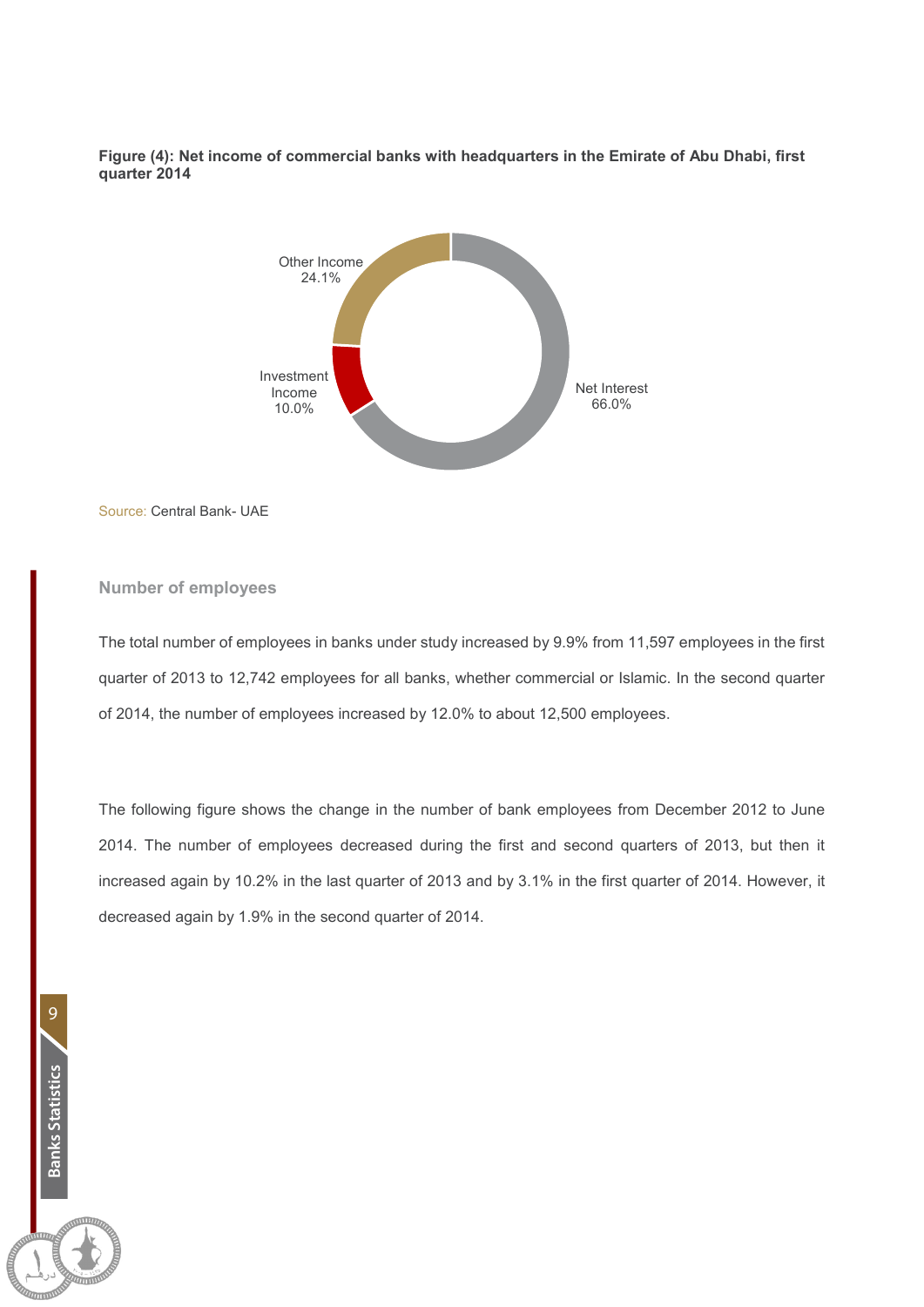



Source: Central Bank- UAE

#### **Compensation of employees**

Annual compensation per worker in Abu Dhabi based banks decreased during the last two quarters of 2013 and the first quarter of 2014. This was due to a rise in the number of employees. In the first quarter of 2014, the annual compensation of employees increased by more than 32.1% compared with the same quarter of the previous year, while it fell by 3.9% in the second quarter of 2014, compared with the second quarter of 2013.

The following figure shows the change in the average compensation per worker in 2013 and the first and second quarters of 2014. It reflects the trend in the average compensation per worker based on two variables: the compensation of employees and the number of employees in each quarter.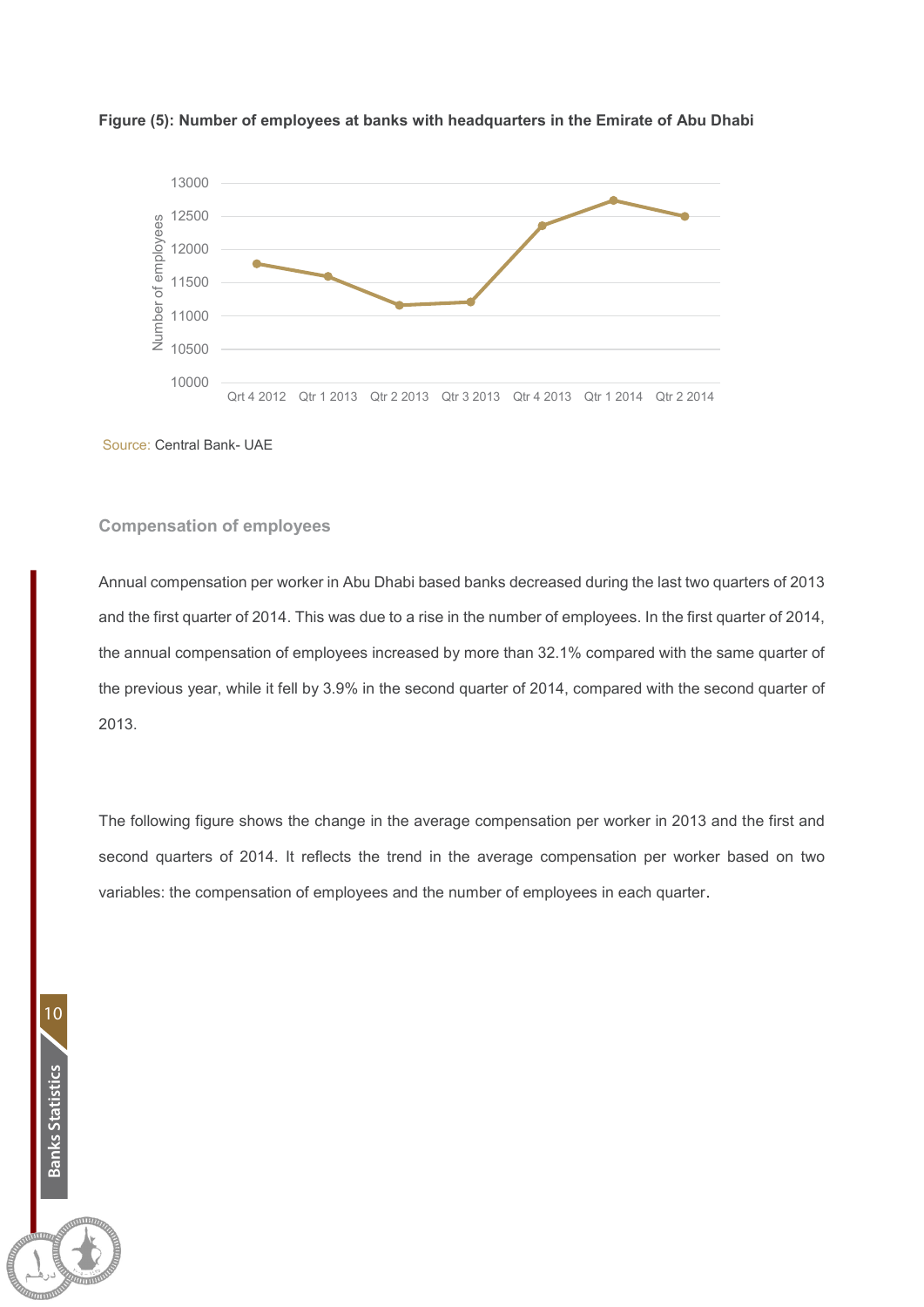



Source: Central Bank- UAE

#### **Interest rates on deposits loans and advances**

The interest rate on deposits decreased by 17.8% in the first quarter of 2014 compared with the first quarter of 2013. The interest rate on personal loans decreased by 0.5% in the first quarter of 2014 compared with the first quarter of 2013, and by 0.4% in the second quarter compared with the second quarter of the previous year. In addition, the interest rate on business loans decreased by 6.8% compared with the first quarter of 2013 and by 9.8% on overdrafts in the first quarter of 2014 compared with the first quarter of 2013. The interest rate on business loans dropped by 6.7% in the second quarter of 2014 compared with the second quarter of 2013 and by 1.9% on overdrafts.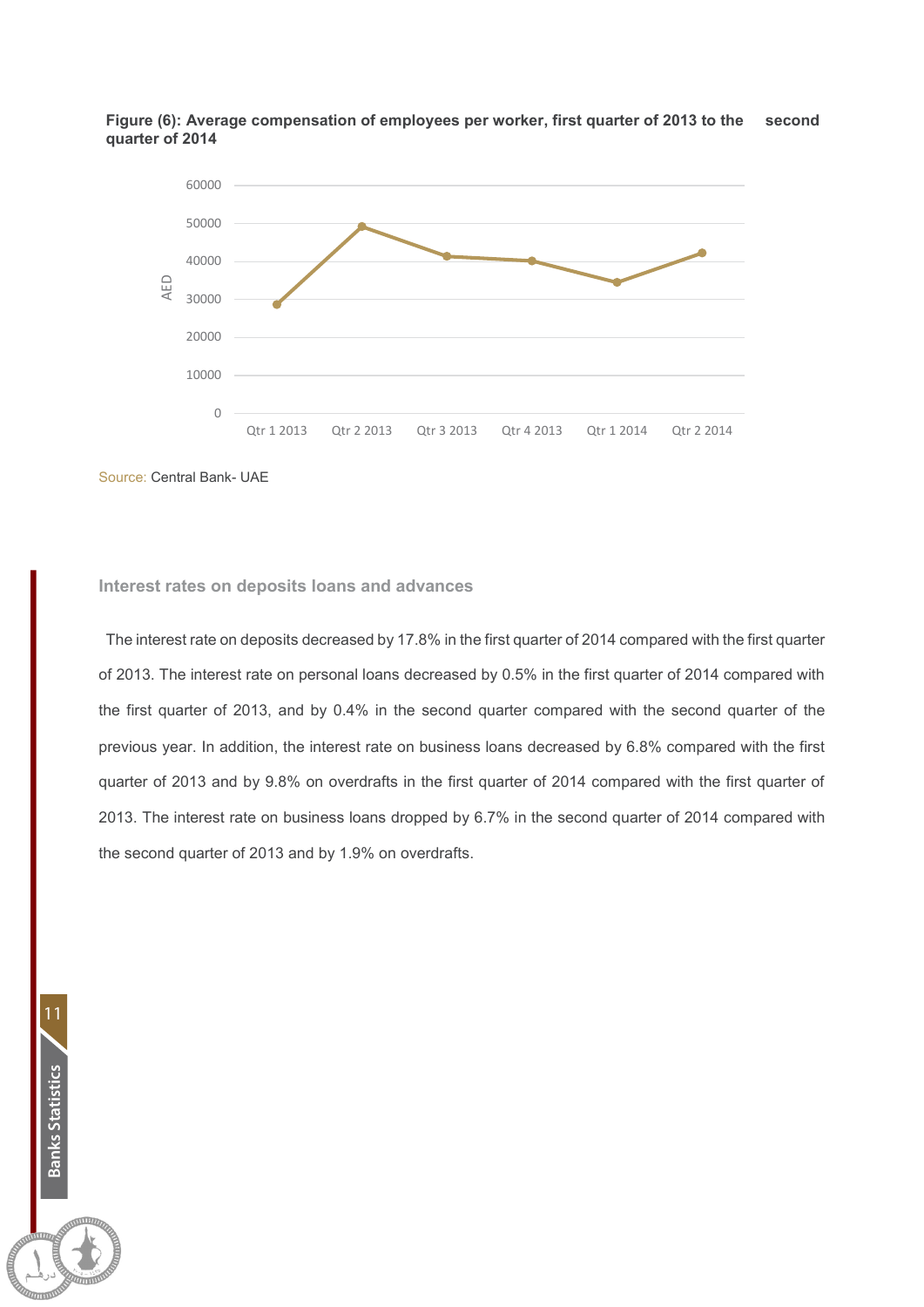

## **Figure (7) Interest rate on loans, first quarter of 2013 and 2014**

Source: Central Bank- UAE

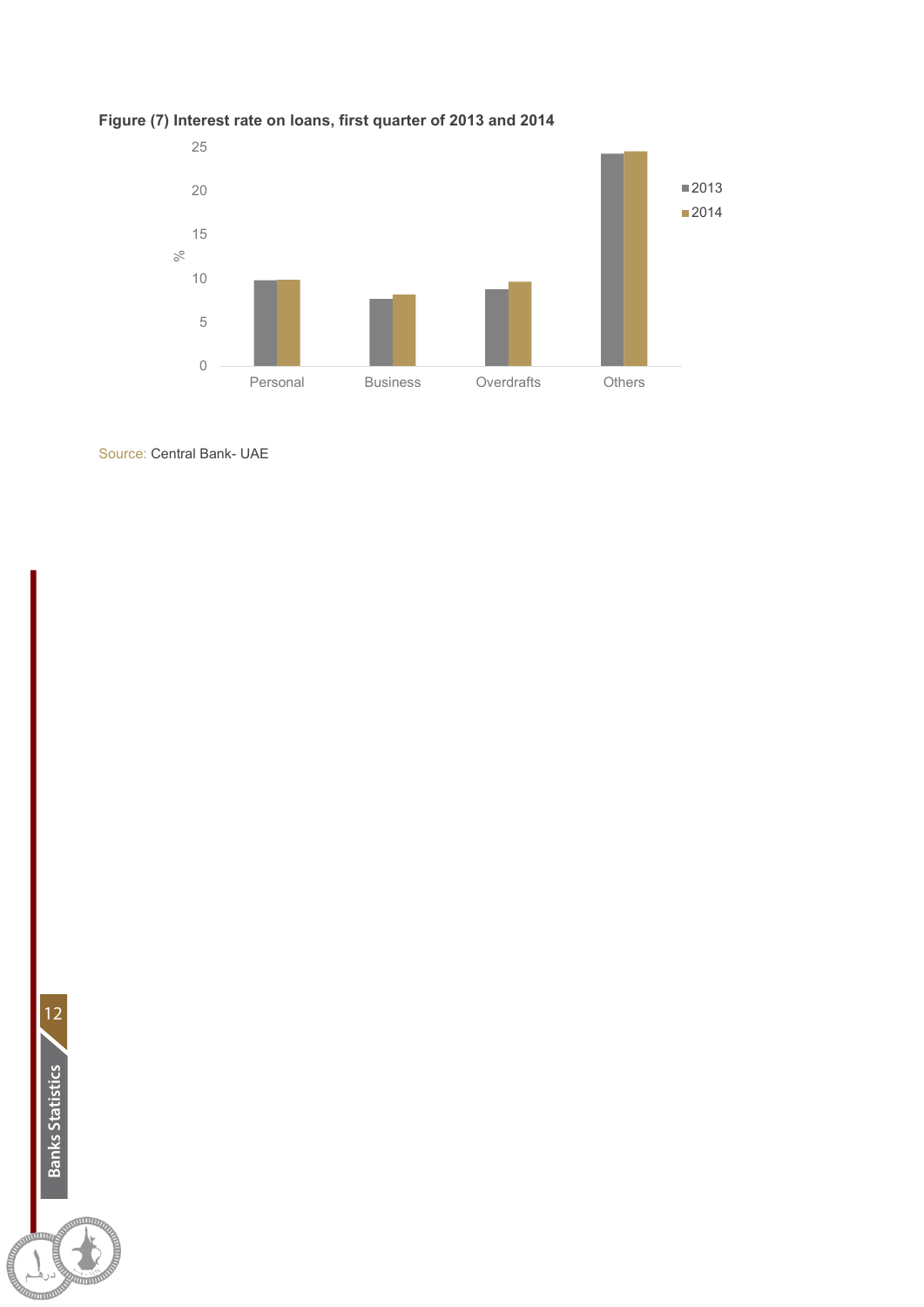### **Explanatory Notes**

#### **Glossary:**

13

**Banks Statistics**

Banks Statistics

**Net income of commercial banks:** income generated by subtracting the interest paid from the total interest received.

**Net income of the Islamic banks:** the difference between the revenues generated for the bank from investment in various forms of assets (e.g. joint venture, murabahah and mudharabah and others) and payments to clients in the form of dividends on deposits.

**Number of employees:** the number of employees (citizens and non-citizens) during the period under study.

**Total production:** includes net interest (difference between interest received and interest paid) plus income from investments and other income.

**The cost of an employee:** wages and salaries and cash bonuses and benefits in kind granted to workers by the company for its workers.

**Murabahah:** is a particular kind of sale, compliant with shariah, where the seller expressly mentions the cost he has incurred on the commodities for sale and sells it to another person by adding some profit or mark-up thereon, which is known to the buyer.

**Mudharabah**: is a contract, with one party providing 100 percent of the capital and the other party providing its specialized knowledge to invest the capital and manage the investment project. Profits generated are shared between the parties according to a pre-agreed ratio.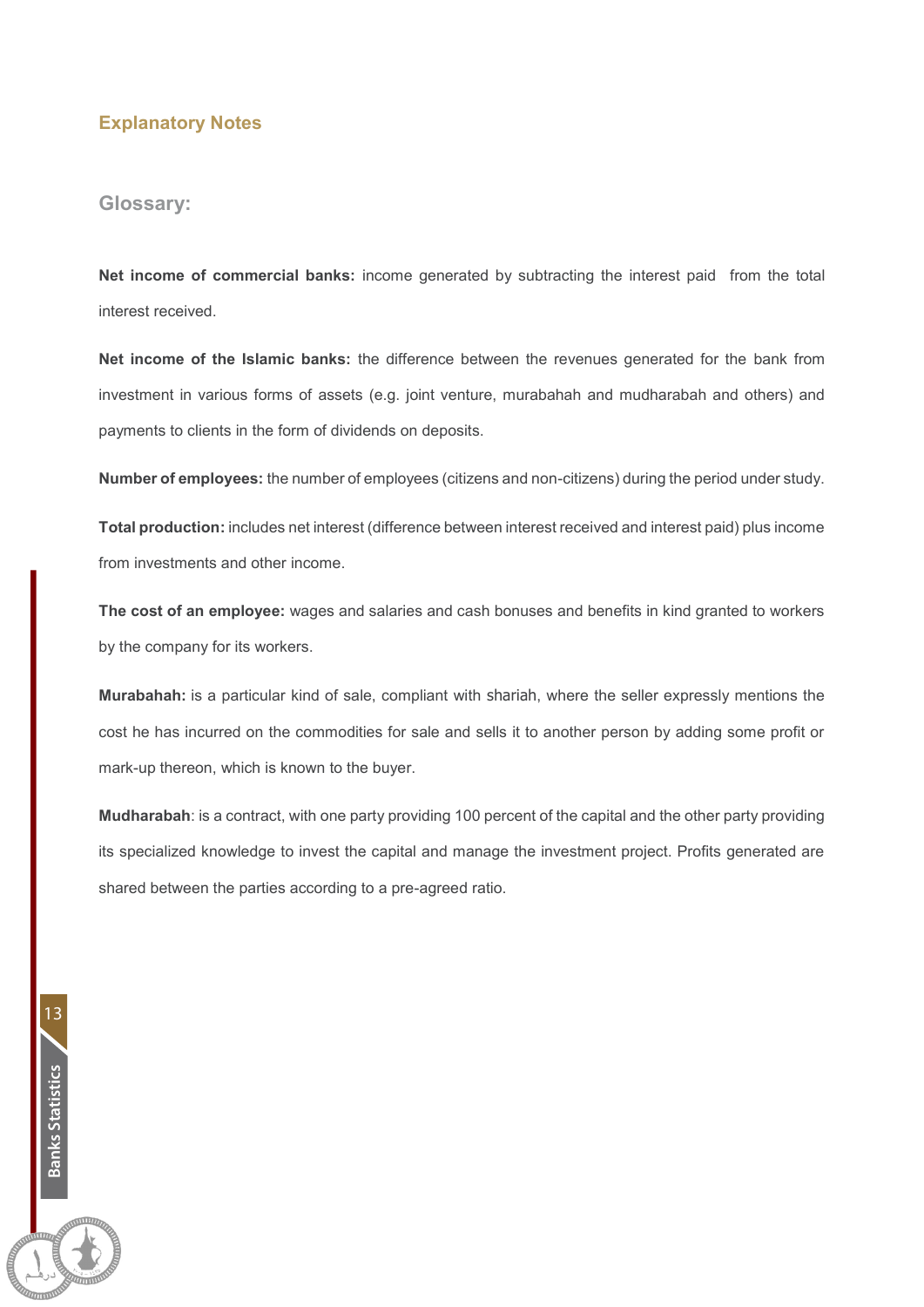### **References**

- Statistics obtained from the UAE Central Bank:
	- Income statement for banks (commercial and Islamic) headquartered in the Emirate of Abu Dhabi.
	- The total interest paid and received in 2013 and the first and second quarters of 2014.
	- Interest rates on loans and advances in 2013 and the first and second quarters of 2014.
	- Interest rates deposit in dirhams in 2013 and the first and second quarters of 2014.
	- The total number of personnel and cost in 2013 and the first and second quarters of 2014.

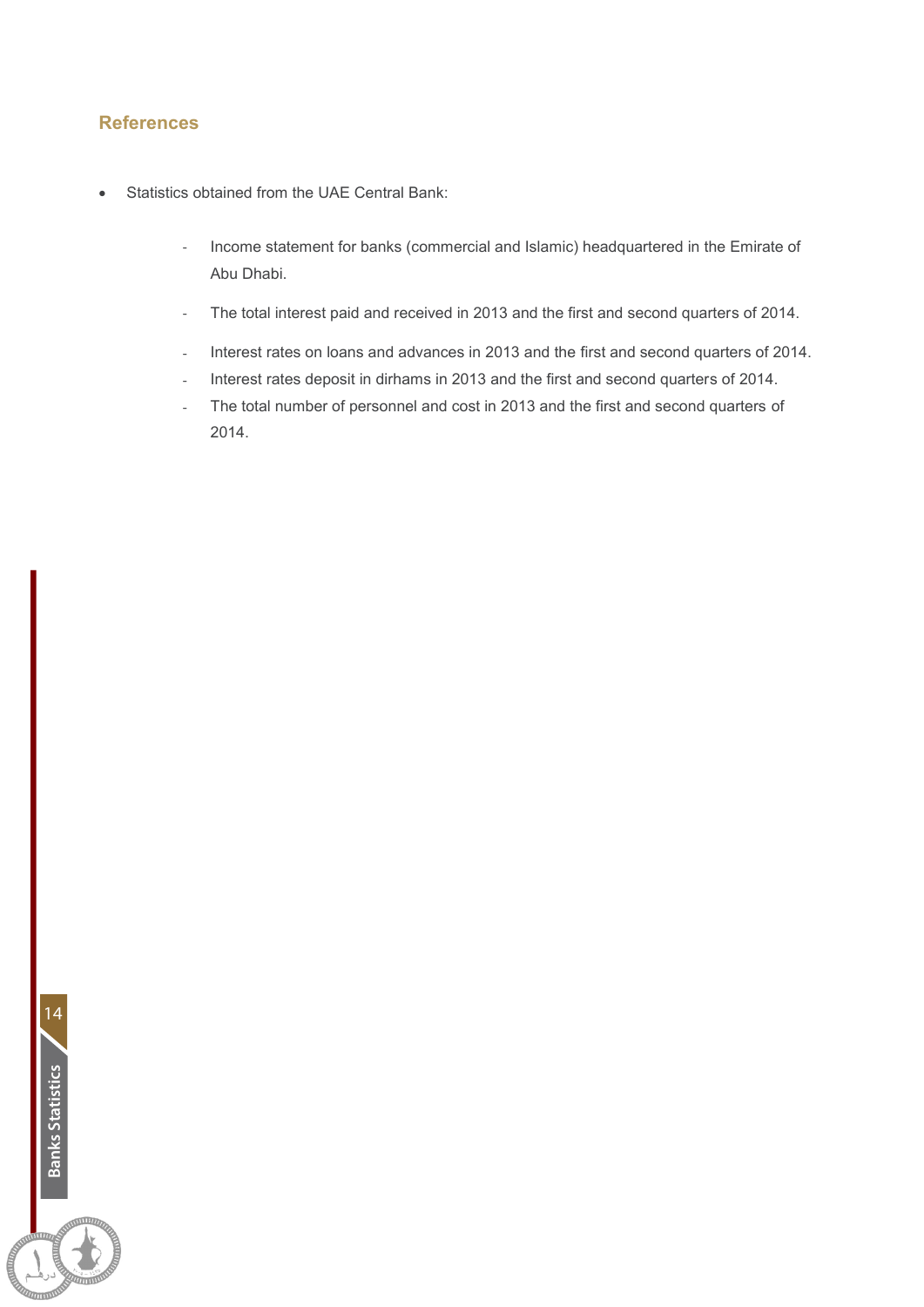### **Disclaimer**

**Scope:**

This publication covers statistics on administrative data obtained from the Central Bank about banks that located its headquarters in Abu Dhabi.

**The reference period:**

From the first quarter of 2013 to the second quarter of 2014.

**Disclaimer:**

While all care and diligence has been taken with the compilation of official statistics, the Statistics Centre – Abu Dhabi gives no warranty that the information, data or statistics, supplied are free of errors. SCAD shall not be liable for any loss or damage suffered by the user following the direct or indirect use of the statistics supplied in good faith by SCAD. Users of Official Statistics are responsible for determining when and how to use the statistics for specific purposes.